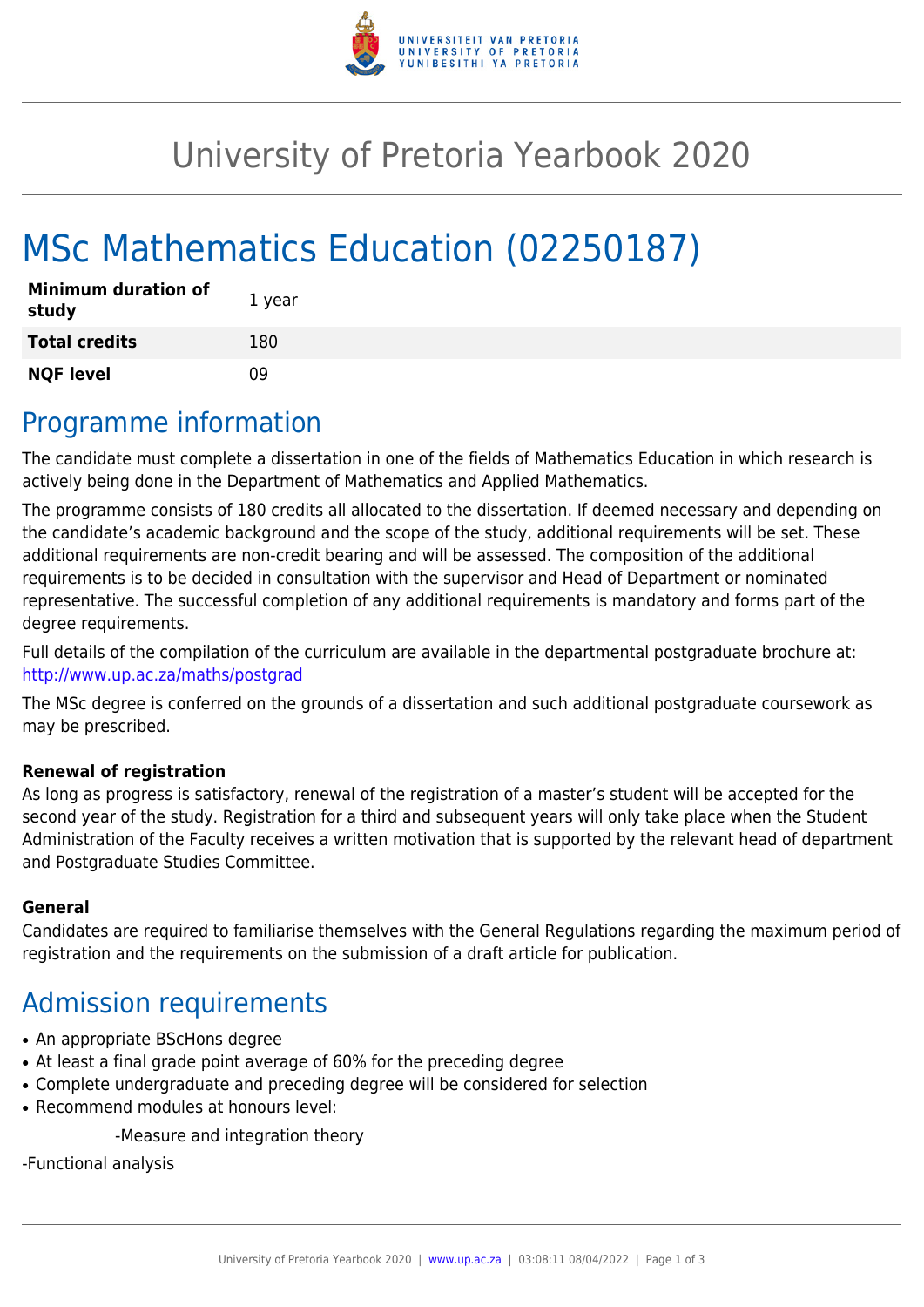

## Other programme-specific information

The minimum duration for this degree is one year. Subject to other faculty regulations, a student for a master's degree must complete his or her studies within three years after first registering for the degree. Under special circumstances, the Dean, on the recommendation of the head of department, may give approval for a limited fixed extension of this period. (Also see the General Regulations.)

#### Promotion to next study year

The progress of all master's candidates is monitored biannually by the supervisor and the postgraduate coordinator. A candidate's study may be terminated if the progress is unsatisfactory or if the candidate is unable to finish his/her studies during the prescribed period.

Subject to exceptions approved by the Dean, on recommendation of the relevant head of department, and where applicable, a student may not enter for the master's examination in the same module more than twice.

#### Pass with distinction

The MSc degree is conferred with distinction to candidates who obtain a final average mark of at least 75% and a mark of at least 75% for the dissertation/mini-dissertation from each of the members of the examination panel. Where a member of the examination panel awards a mark of less than 75% for the dissertation/mini-dissertation, that member of the examination panel must offer, in writing, support for his/her decision, or indicate in writing that he/she supports the examination committee's decision to confer the degree with distinction.